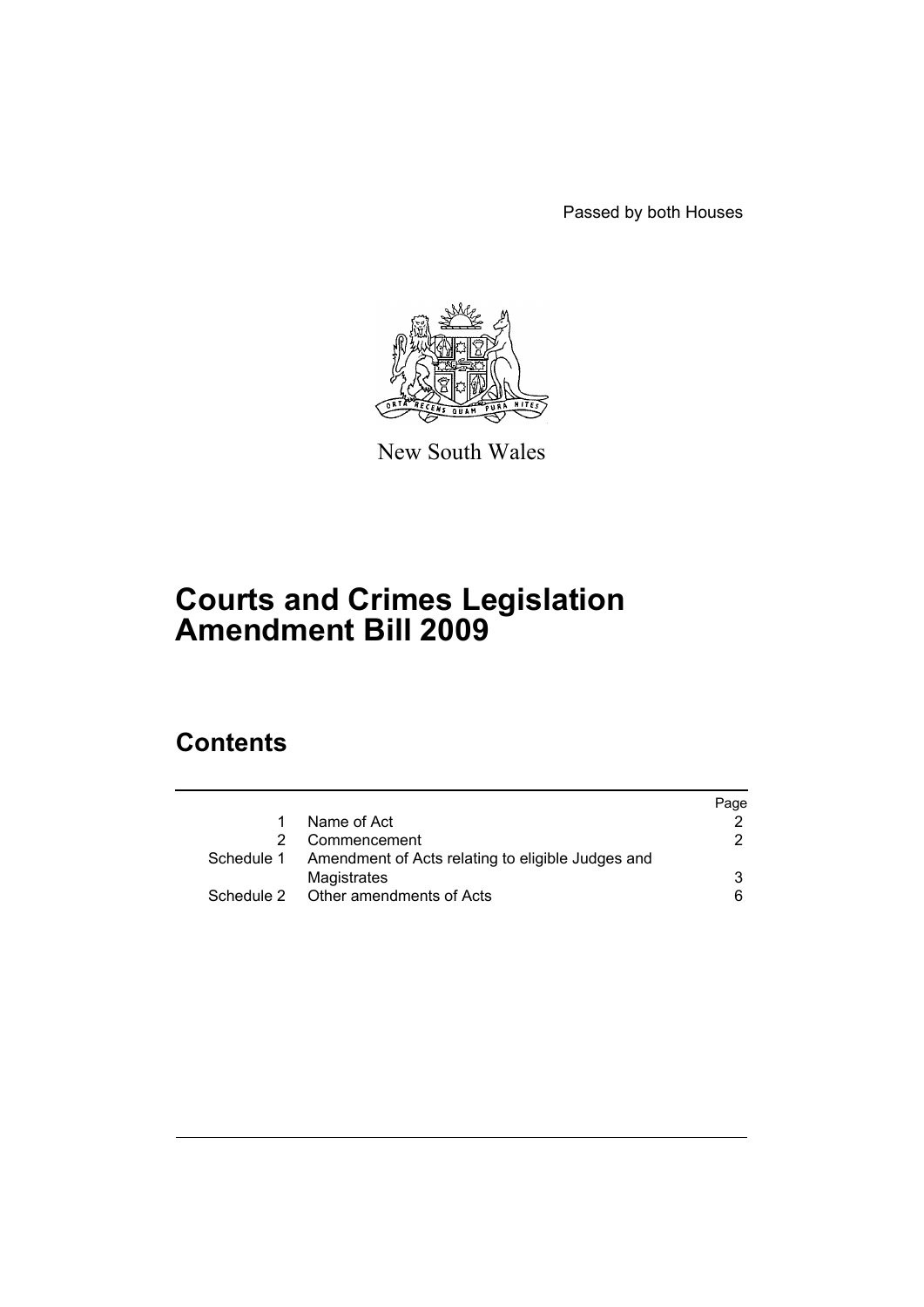*I certify that this public bill, which originated in the Legislative Assembly, has finally passed the Legislative Council and the Legislative Assembly of New South Wales.*

> *Clerk of the Legislative Assembly. Legislative Assembly, Sydney, , 2009*



New South Wales

# **Courts and Crimes Legislation Amendment Bill 2009**

Act No , 2009

An Act to amend various Acts with respect to courts, crimes and other matters.

*I have examined this bill and find it to correspond in all respects with the bill as finally passed by both Houses.*

*Assistant Speaker of the Legislative Assembly.*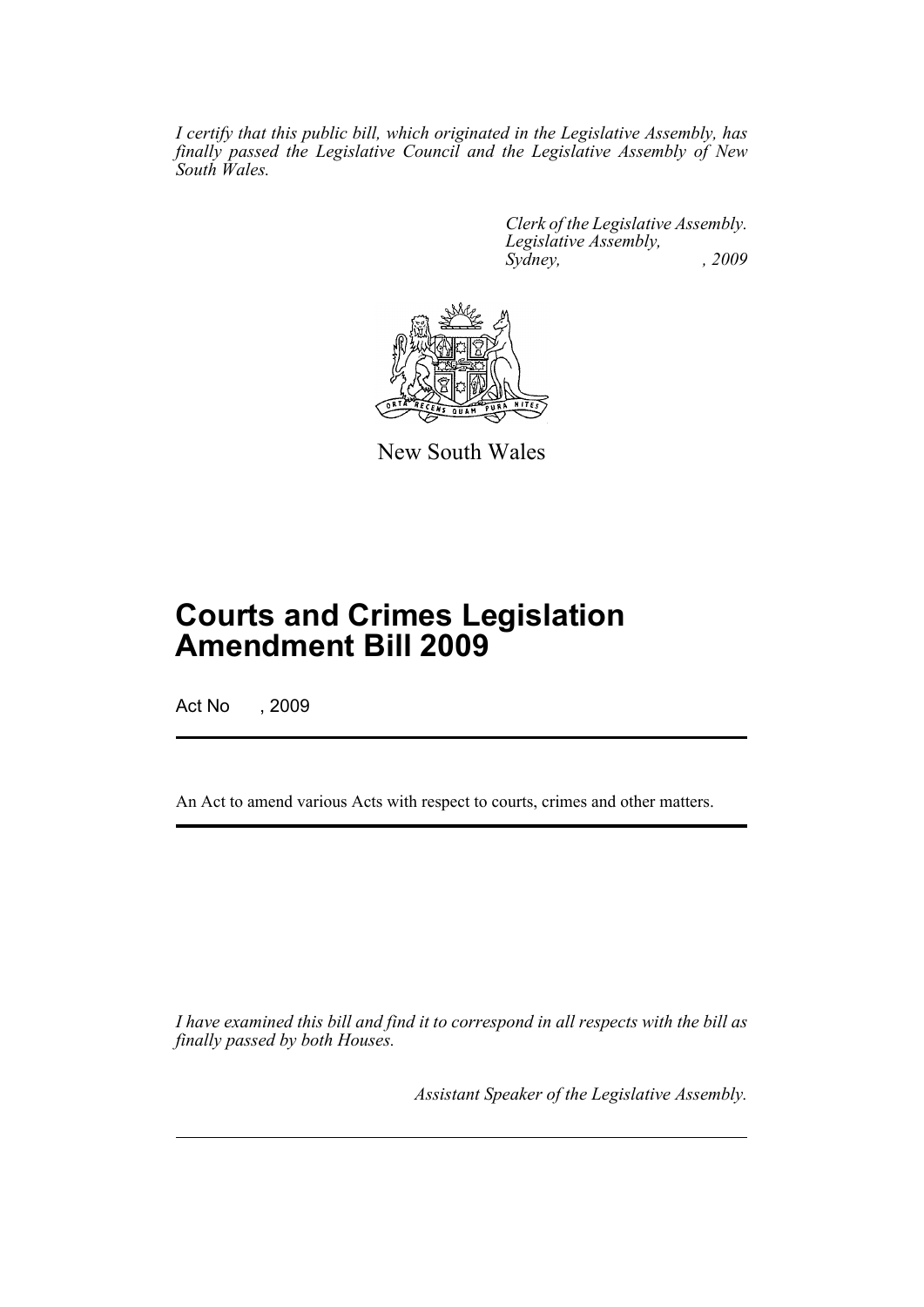## <span id="page-2-0"></span>**The Legislature of New South Wales enacts:**

#### **1 Name of Act**

This Act is the *Courts and Crimes Legislation Amendment Act 2009*.

#### <span id="page-2-1"></span>**2 Commencement**

- (1) This Act commences on the date of assent to this Act, except as provided by subsections (2) and (3).
- (2) Schedule 2.6 [3] commences on a day to be appointed by proclamation.
- (3) Schedule 2.9 commences, or is taken to have commenced, on the commencement of the *Industrial Relations Amendment (Jurisdiction of Industrial Relations Commission) Act 2009*.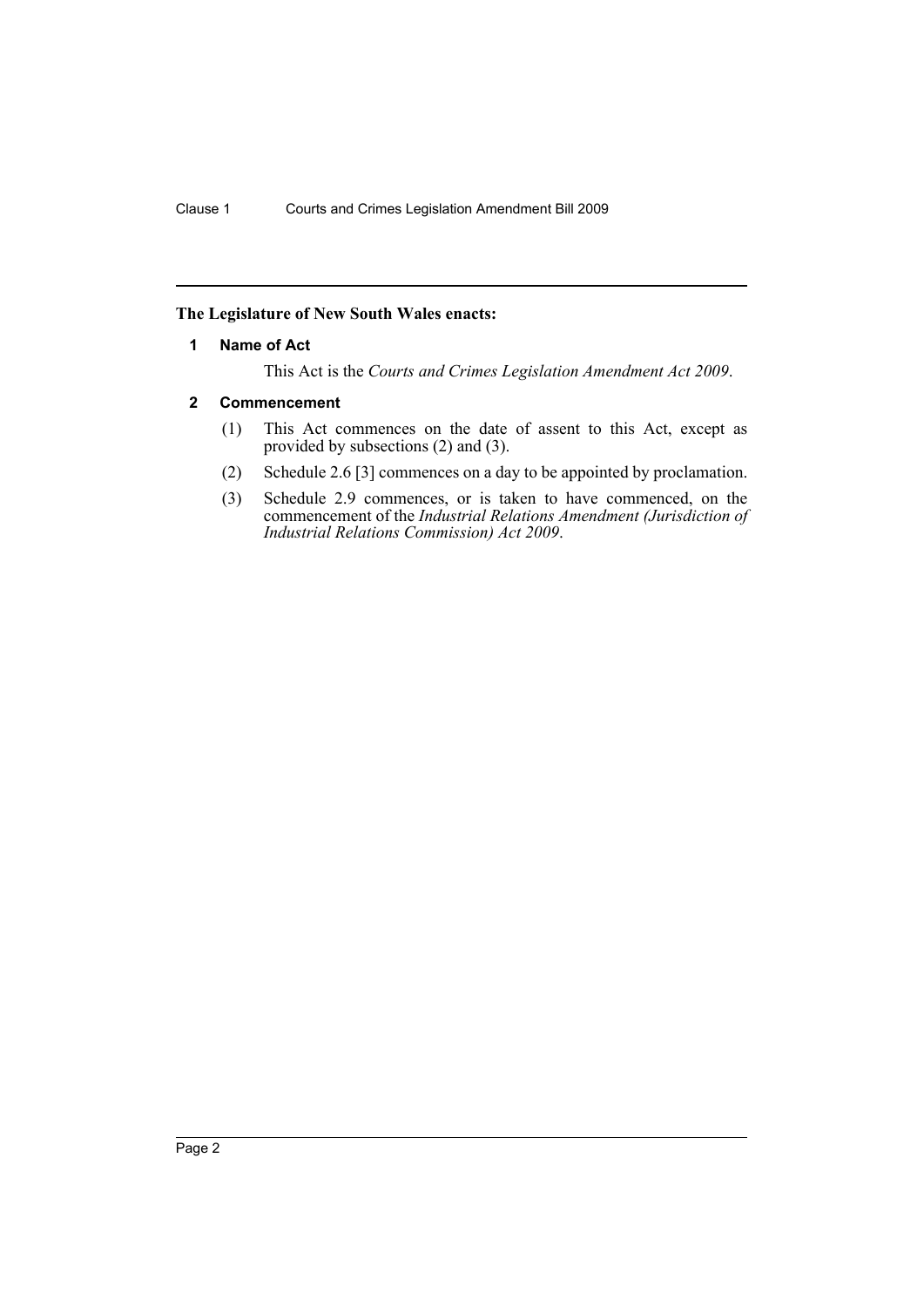Amendment of Acts relating to eligible Judges and Magistrates Schedule 1

# <span id="page-3-0"></span>**Schedule 1 Amendment of Acts relating to eligible Judges and Magistrates**

# **1.1 Crimes (Criminal Organisations Control) Act 2009 No 6**

#### **Section 5 Eligible Judges**

Omit section 5 (6). Insert instead:

- (6) A declaration of an eligible Judge under subsection (3) cannot be revoked by the Attorney General. However, the declaration of a Judge as an eligible Judge is revoked if:
	- (a) the eligible Judge revokes his or her consent in accordance with subsection (5) or ceases to be a Judge, or
	- (b) the Chief Justice notifies the Attorney General that the Judge should not continue to be an eligible Judge.
- (7) To avoid doubt, the selection of the eligible Judge to exercise any particular function conferred on eligible Judges is not to be made by the Attorney General or other Minister of the Crown, and the exercise of that particular function is not subject to the control and direction of the Attorney General or other Minister of the Crown.

# **1.2 Law Enforcement and National Security (Assumed Identities) Act 1998 No 154**

#### **Section 8 Eligible Judges**

Omit section 8 (6). Insert instead:

- (6) A nomination of an eligible Judge under subsection (3) cannot be revoked by the Attorney General. However, the nomination of a Judge as an eligible Judge is revoked if:
	- (a) the eligible Judge revokes his or her consent in accordance with subsection (5) or ceases to be a Judge, or
	- (b) the Chief Justice notifies the Attorney General that the Judge should not continue to be an eligible Judge.
- (7) To avoid doubt, the selection of the eligible Judge to exercise any particular function conferred on eligible Judges is not to be made by the Attorney General or other Minister of the Crown, and the exercise of that particular function is not subject to the control and direction of the Attorney General or other Minister of the Crown.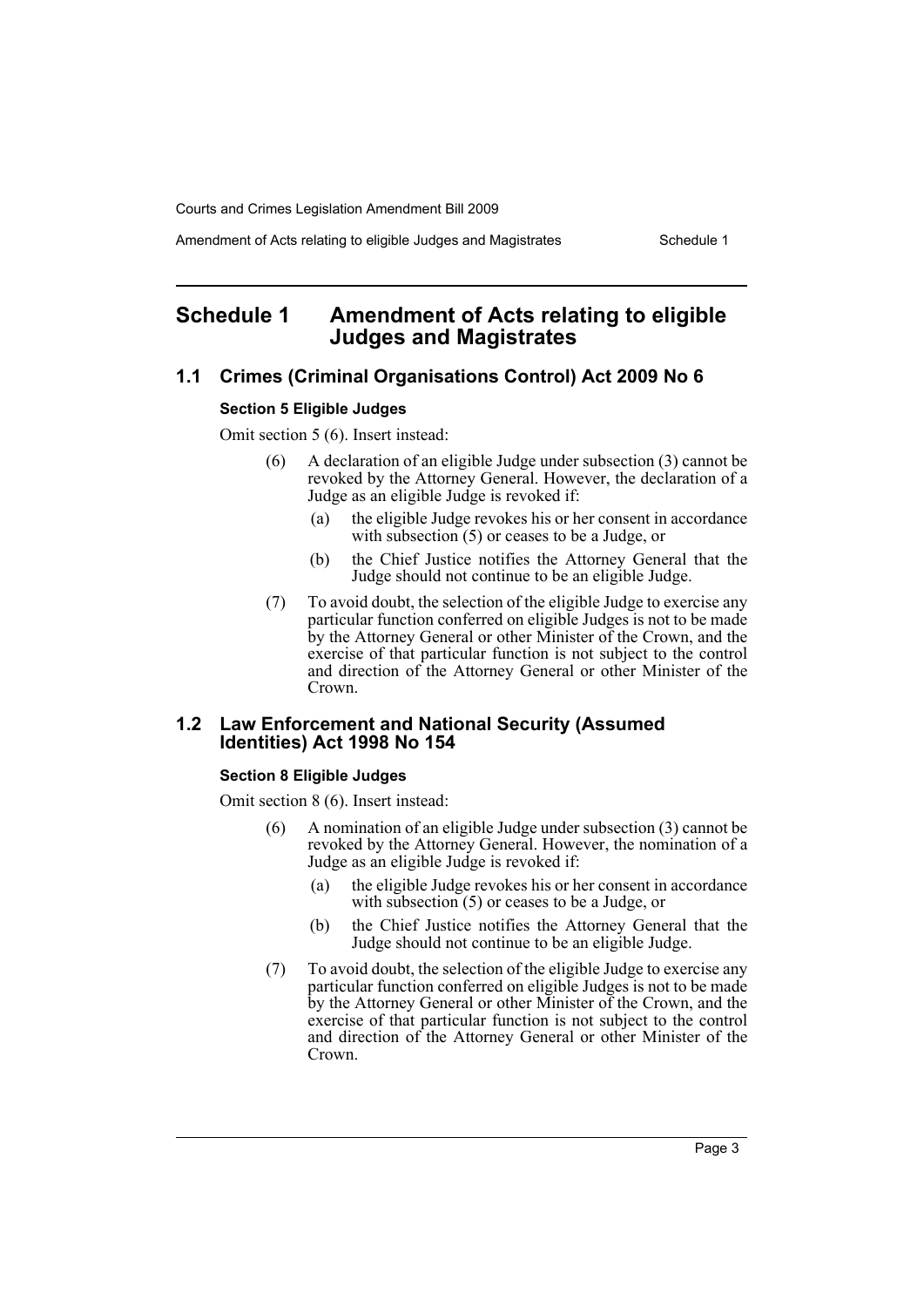Schedule 1 Amendment of Acts relating to eligible Judges and Magistrates

## **1.3 Law Enforcement (Powers and Responsibilities) Act 2002 No 103**

#### **Section 46B Eligible Judges**

Omit section 46B (6). Insert instead:

- (6) A declaration of an eligible Judge under subsection (3) cannot be revoked by the Attorney General. However, the declaration of a Judge as an eligible Judge is revoked if:
	- (a) the eligible Judge revokes his or her consent in accordance with subsection (5) or ceases to be a Judge, or
	- (b) the Chief Justice notifies the Attorney General that the Judge should not continue to be an eligible Judge.
- (7) To avoid doubt, the selection of the eligible Judge to exercise any particular function conferred on eligible Judges is not to be made by the Attorney General or other Minister of the Crown, and the exercise of that particular function is not subject to the control and direction of the Attorney General or other Minister of the Crown.

## **1.4 Surveillance Devices Act 2007 No 64**

#### **Section 5 Eligible Judges and Magistrates**

Omit section 5 (7). Insert instead:

- (7) A declaration of an eligible Judge under subsection (3) cannot be revoked by the Attorney General. However, the declaration of a Judge as an eligible Judge is revoked if:
	- (a) the eligible Judge revokes his or her consent in accordance with subsection (6) or ceases to be a Judge, or
	- (b) the Chief Justice notifies the Attorney General that the Judge should not continue to be an eligible Judge.
- (8) A declaration of an eligible Magistrate under subsection (3) cannot be revoked by the Attorney General. However, the declaration of a Magistrate as an eligible Magistrate is revoked if:
	- (a) the eligible Magistrate revokes his or her consent in accordance with subsection (6) or ceases to be a Magistrate, or
	- (b) the Chief Magistrate notifies the Attorney General that the Magistrate should not continue to be an eligible Magistrate.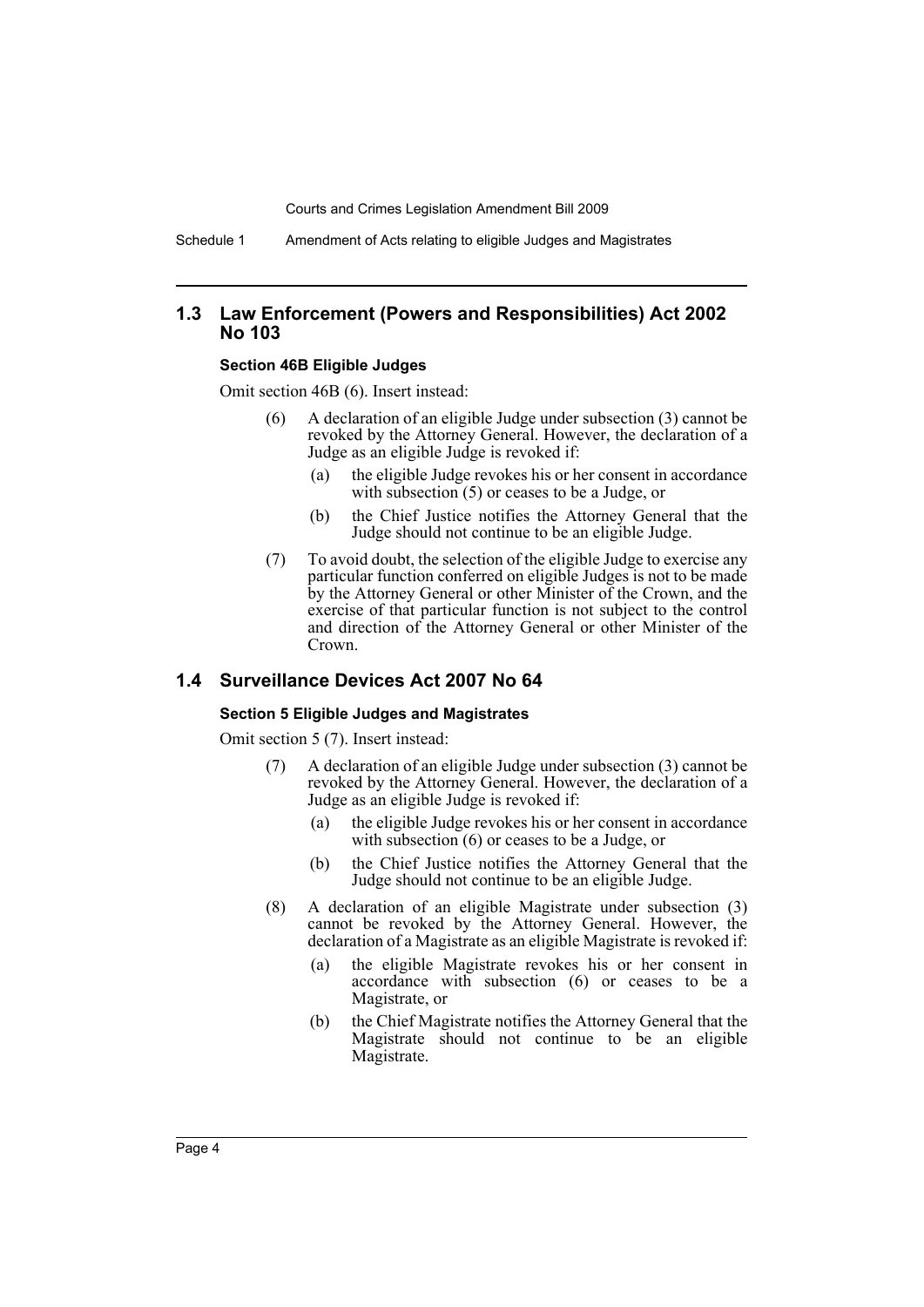- Amendment of Acts relating to eligible Judges and Magistrates Schedule 1
	- (9) To avoid doubt, the selection of the eligible Judge or eligible Magistrate to exercise any particular function conferred on eligible Judges or eligible Magistrates is not to be made by the Attorney General or other Minister of the Crown, and the exercise of that particular function is not subject to the control and direction of the Attorney General or other Minister of the Crown.

# **1.5 Terrorism (Police Powers) Act 2002 No 115**

# **Section 27B Eligible Judges**

Omit section 27B (6). Insert instead:

- (6) A declaration of an eligible Judge under subsection (3) cannot be revoked by the Attorney General. However, the declaration of a Judge as an eligible Judge is revoked if:
	- (a) the eligible Judge revokes his or her consent in accordance with subsection (5) or ceases to be a Judge, or
	- (b) the Chief Justice notifies the Attorney General that the Judge should not continue to be an eligible Judge.
- (7) To avoid doubt, the selection of the eligible Judge to exercise any particular function conferred on eligible Judges is not to be made by the Attorney General or other Minister of the Crown, and the exercise of that particular function is not subject to the control and direction of the Attorney General or other Minister of the Crown.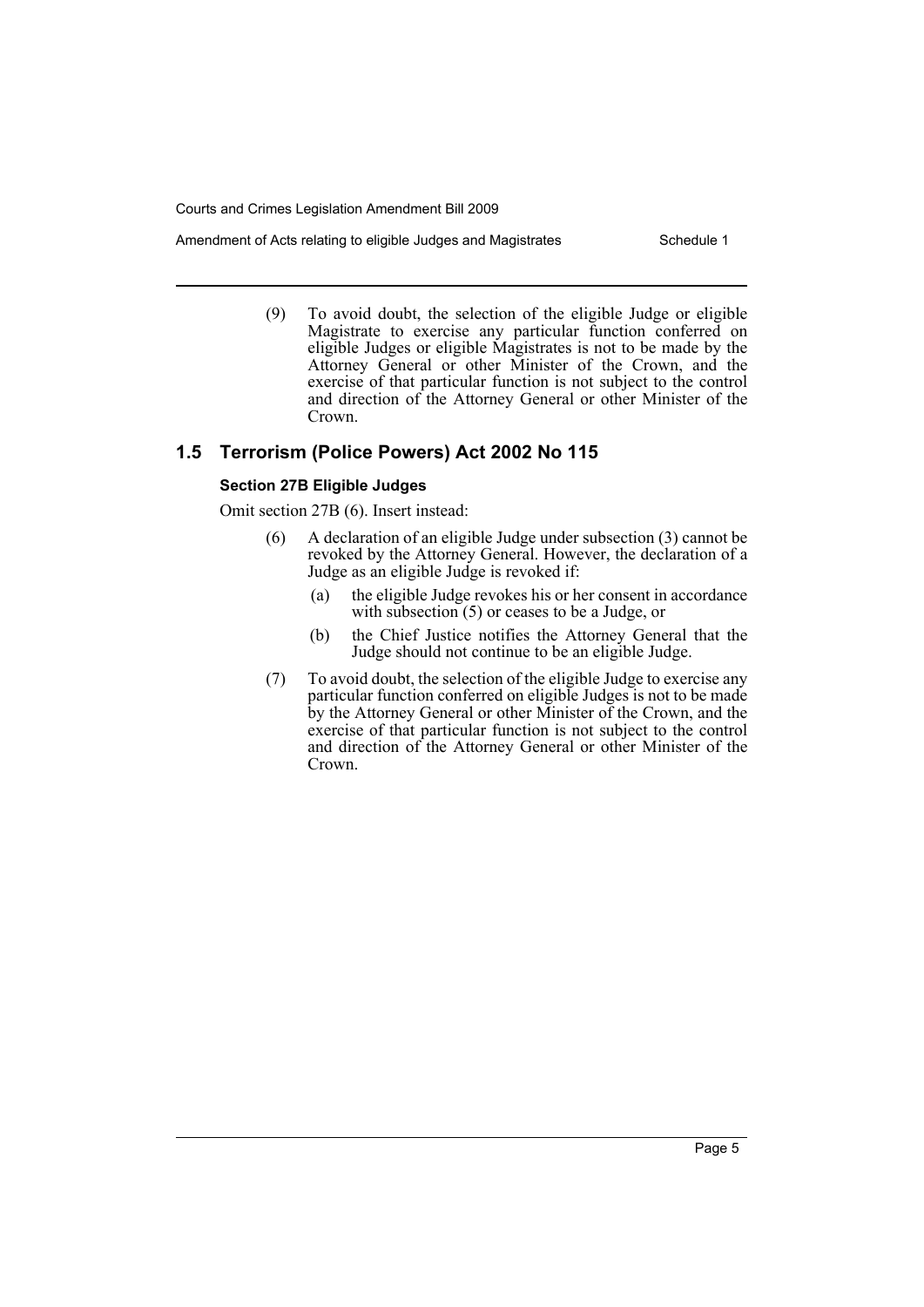# <span id="page-6-0"></span>**Schedule 2 Other amendments of Acts**

# **2.1 Bail Act 1978 No 161**

#### **[1] Section 22A Power to refuse to hear bail application**

Omit section 22A (1). Insert instead:

- (1) A court is to refuse to entertain an application for bail by a person accused of an offence if an application by the person in relation to that bail has already been made and dealt with by the court, unless there are grounds for a further application for bail.
- (1A) For the purposes of this section, the grounds for a further application for bail are:
	- (a) the person was not legally represented when the previous application was dealt with and the person now has legal representation, or
	- (b) information relevant to the grant of bail is to be presented in the application that was not presented to the court in the previous application, or
	- (c) circumstances relevant to the grant of bail have changed since the previous application was made.

## **[2] Section 22A (5)**

Omit the subsection. Insert instead:

(5) If a court has previously dealt with an application for bail for a person accused of an offence, a lawyer may refuse to make a further application to the court on behalf of that person if there are no grounds for a further application for bail.

# **2.2 Children and Young Persons (Care and Protection) Act 1998 No 157**

### **Section 107 Examination and cross-examination of witnesses**

Omit "an authorised Magistrate within the meaning" from section 107 (4). Insert instead "a Magistrate within the meaning of section 13 (2)".

## **2.3 Children (Detention Centres) Act 1987 No 57**

#### **Section 39 Expediting trials and appeals**

Omit "or any authorised Magistrate" from section 39 (3) (c). Insert instead "or Magistrate".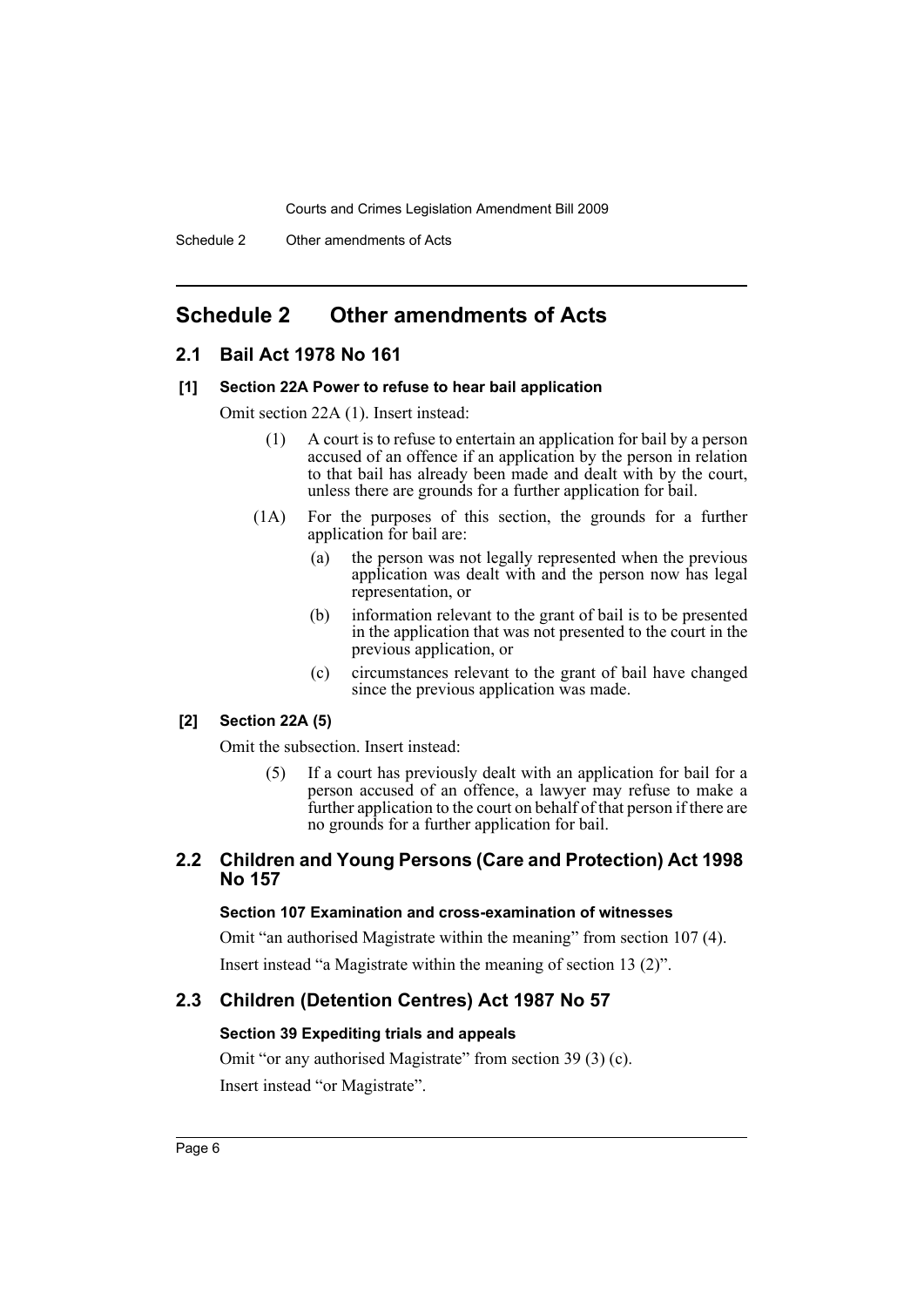Other amendments of Acts Schedule 2 and Schedule 2 and Schedule 2 and Schedule 2 and Schedule 2 and Schedule 2

# **2.4 Children Legislation Amendment (Wood Inquiry Recommendations) Act 2009 No 13**

**Schedule 2 Amendments relating to recommendations 11.2,13.1,13.3,13.4,13.9 and 13.12**

Omit Schedule 2.1 [3].

# **2.5 Children's Court Act 1987 No 53**

# **[1] Section 13 Single member to exercise jurisdiction of the Court**

Insert at the end of section 13 (b):

or

(c) a Magistrate,

# **[2] Section 13 (2)**

Insert at the end of section 13:

(2) In this section, *Magistrate* means a Magistrate authorised by the President and Chief Magistrate to exercise any function conferred or imposed on a Children's Magistrate by or under this or any other Act.

# **[3] Schedule 2 Savings and transitional provisions**

Insert after Part 3:

# **Part 4 Provision consequent on enactment of Courts and Crimes Legislation Amendment Act 2009**

# **9 Authorised Magistrates**

- (1) Anything done before the commencement of this clause by an authorised Magistrate in the purported exercise of jurisdiction conferred by the proclamation referred to in clause 4 in accordance with the directions of the President or Chief Magistrate and which would have been validly done had section 13 (c) and (2) (as inserted by the amending Act) been in force when it was done is validated.
- (2) In this clause:

*amending Act* means the *Courts and Crimes Legislation Amendment Act 2009.*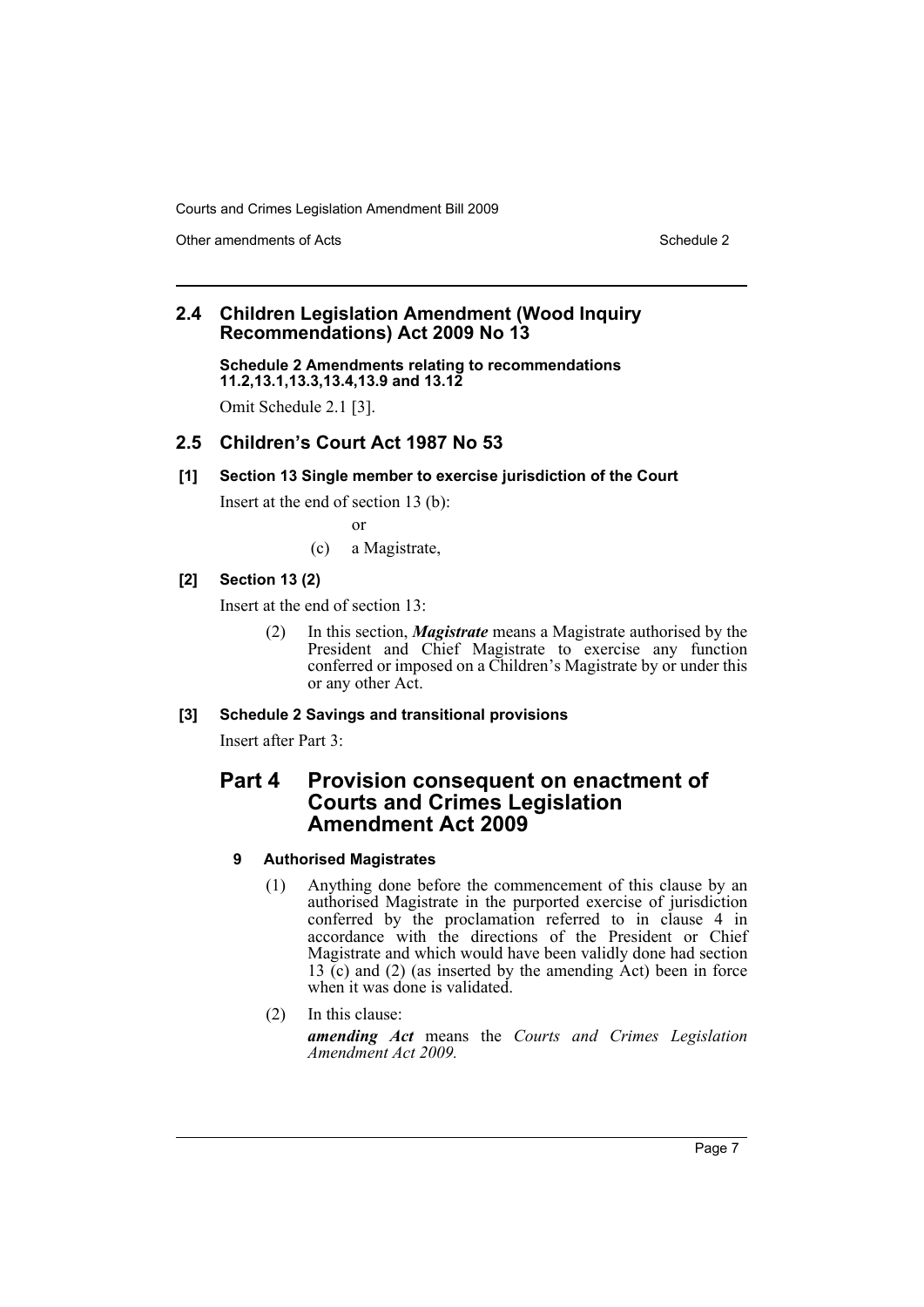Schedule 2 Other amendments of Acts

# **2.6 Civil Procedure Act 2005 No 28**

#### **[1] Section 8 Uniform Rules Committee**

Omit "11 members" from section 8 (1). Insert instead "12 members".

#### **[2] Section 8 (1) (c2)**

Insert after section 8 (1) (c1):

(c2) one is to be the President of the Industrial Relations Commission or a judicial member of the Commission (within the meaning of the *Industrial Relations Act 1996)* nominated for the time being by the President, and

### **[3] Schedule 1 Application of Act**

Insert in Columns 1 and 2, after the matter relating to the Land and Environment Court:

Industrial Relations Commission (including the Commission in Court Session (the Industrial Court)) All civil proceedings

#### **[4] Schedule 2 Constitution and procedure of Uniform Rules Committee**

Insert "the President of the Industrial Relations Commission," after "the Chief Judge of the Land and Environment Court," in the definition of *ex officio member* in clause 1.

#### **[5] Schedule 2, clause 5**

Omit "6". Insert instead "7".

#### **[6] Schedule 6 Savings, transitional and other provisions**

Insert at the end of clause 1 (1):

*Courts and Crimes Legislation Amendment Act 2009* (but only to the extent to which it amends this Act)

# **2.7 Confiscation of Proceeds of Crime Act 1989 No 90**

#### **[1] Section 35 Definitions**

Omit the definition of *authorised officer* from section 35 (1).

#### **[2] Section 36 Search warrants**

Insert "(within the meaning of the *Law Enforcement (Powers and Responsibilities) Act 2002*)" after "authorised officer" in section 36 (1).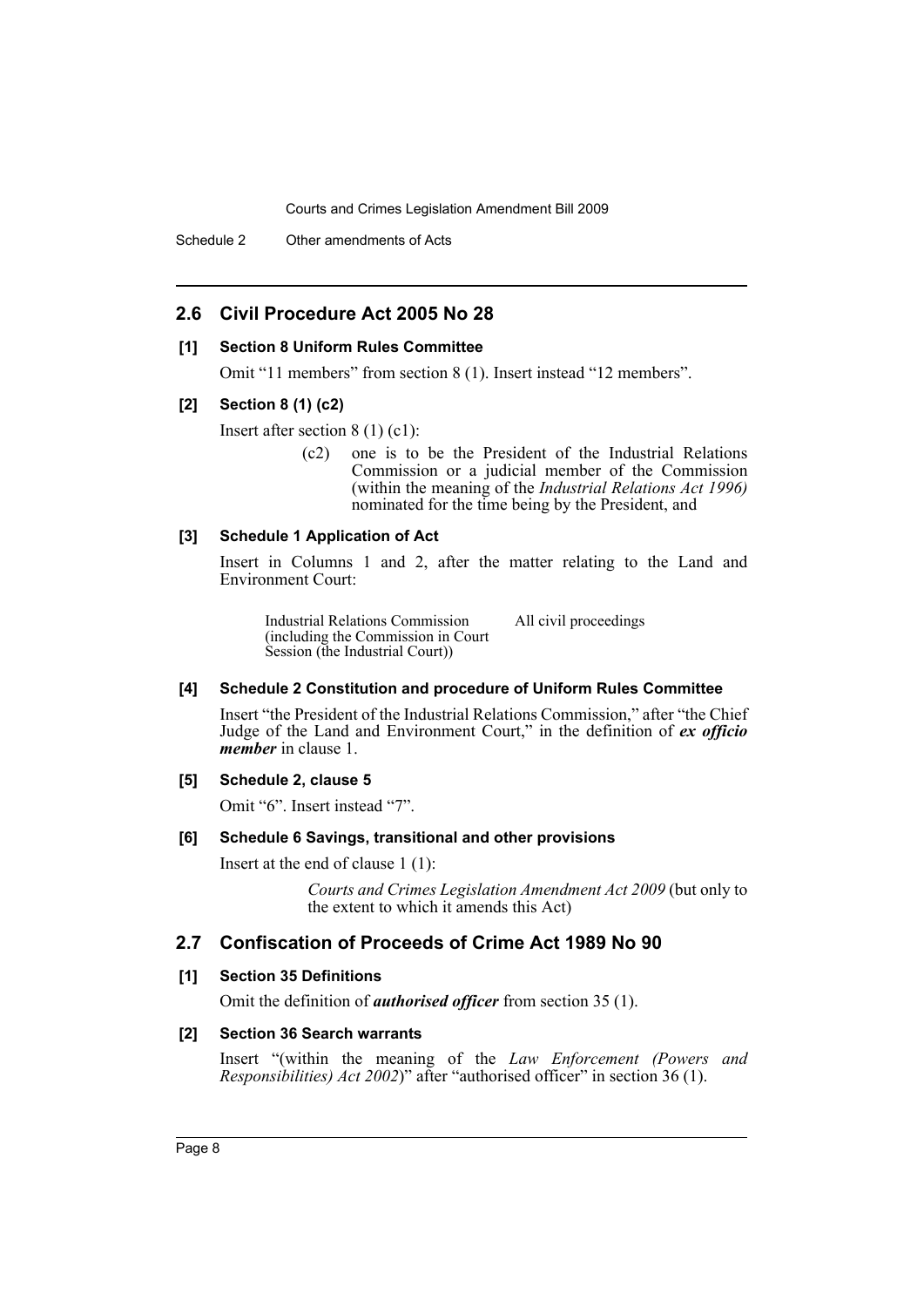Other amendments of Acts **Schedule 2** and 3 and 3 and 3 and 3 and 3 and 3 and 3 and 3 and 3 and 3 and 3 and 3 and 3 and 3 and 3 and 3 and 3 and 3 and 3 and 3 and 3 and 3 and 3 and 3 and 3 and 3 and 3 and 3 and 3 and 3 and

# **2.8 Crimes (Criminal Organisations Control) Act 2009 No 6**

#### **[1] Section 16 Notice of making of interim control order**

Insert after section 16 (5):

- (6) A police officer who has reasonable cause to suspect that a person is a person on whom notice of the making of an interim control order is required to be served under this section may:
	- (a) request the person to disclose his or her identity, and
	- (b) request the person to remain at a particular place for such period (not exceeding 2 hours) as is reasonably necessary to serve the notice.

**Note.** It is an offence for a person to fail or refuse without reasonable excuse to comply with a request to disclose his or her identity or to give false or misleading information about his or her identity—see section 35A.

(7) If the person refuses or fails to comply with a request under subsection  $(6)$  (b), the police officer may detain the person at that place for such period (not exceeding  $\tilde{2}$  hours) as is reasonably necessary to serve the notice.

#### **[2] Section 16A Service of notice of interim control order**

Insert after section 16A (2):

(2A) An order may be made under subsection (1) whether or not the 28-day period referred to in section 16 (1) has expired.

#### **[3] Section 19 Court may make control order**

Omit section 19 (1) (a). Insert instead:

- (a) the person:
	- (i) is a member of a particular declared organisation, or
	- (ii) is or purports to be a former member of a particular declared organisation but has an on-going involvement with the organisation and its activities, and

# **[4] Section 19 (8)**

Insert after section 19 (7):

(8) For the purposes of determining whether subsection (1) (a) (ii) applies to a person, the Court may take into account whether the person regularly associates with members of the declared organisation without reasonable cause and the extent to which the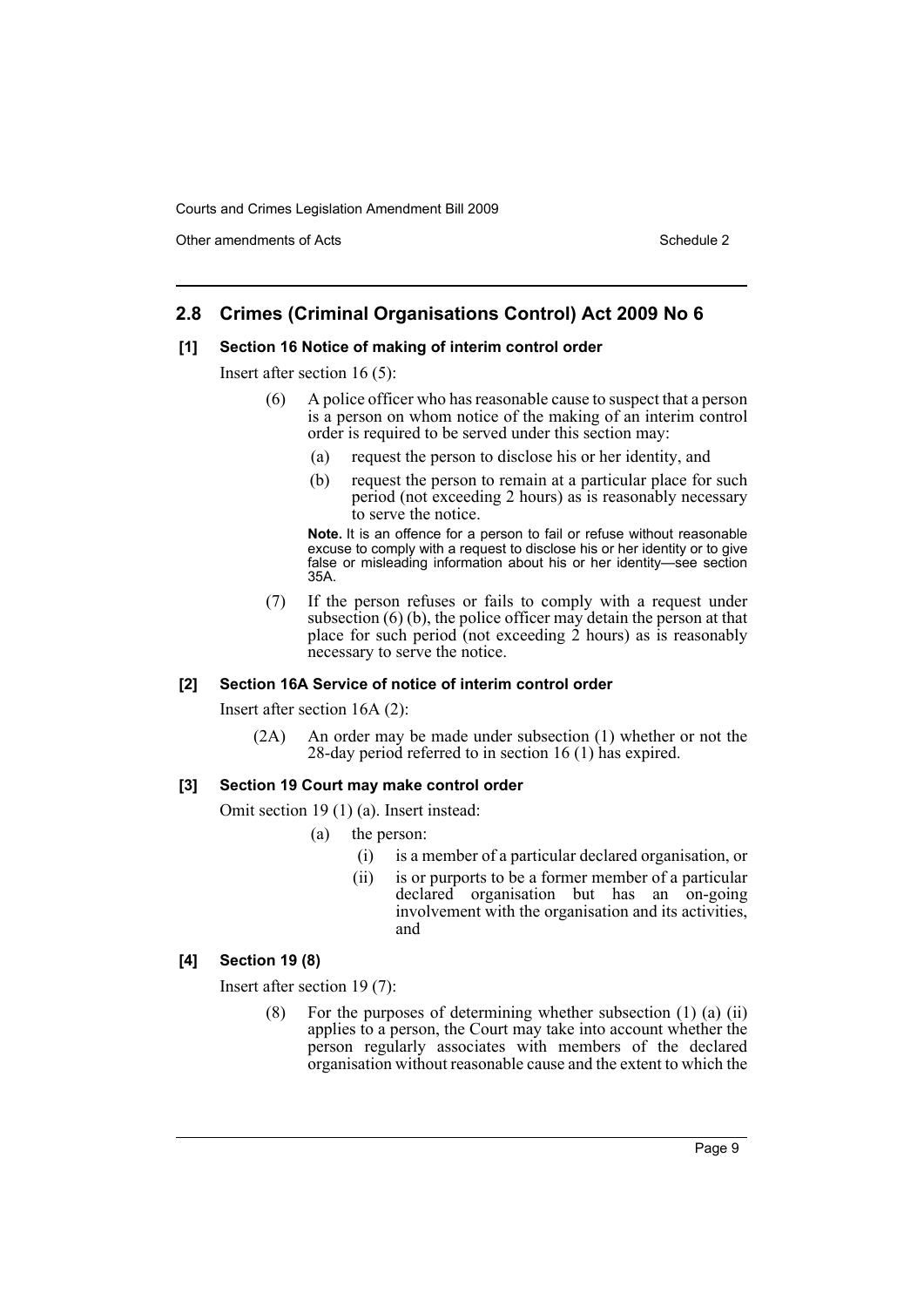Schedule 2 Other amendments of Acts

conduct of the person demonstrates that the person has genuinely dissociated himself or herself from the organisation.

#### **[5] Section 26 Association between members of declared organisations subject to interim control order or control order**

Insert after section 26 (1):

(1A) A controlled member of a declared organisation who, at any time within a period of 3 months, associates with another controlled member of the declared organisation on 3 or more occasions is guilty of an offence.

Maximum penalty: Imprisonment for 3 years.

#### **[6] Section 26 (2)–(4)**

Insert "or (1A)" after "subsection (1)" wherever occurring.

#### **[7] Section 26 (7A)**

Insert after section 26 (7):

(7A) A police officer who has reasonable cause to suspect that a person is a controlled member of a declared organisation who is associating with another controlled member of the declared organisation may request the person to disclose his or her identity.

> **Note.** It is an offence for a person to fail or refuse without reasonable excuse to comply with a request to disclose his or her identity or to give false or misleading information about his or her identity—see section 35A.

#### **[8] Section 35A**

Insert after section 35:

#### **35A Failure of person to disclose identity on request**

(1) A person who is requested by a police officer in accordance with section 16 (6) or  $26(7A)$  to disclose his or her identity must not, without reasonable excuse, fail or refuse to comply with the request.

Maximum penalty: 20 penalty units.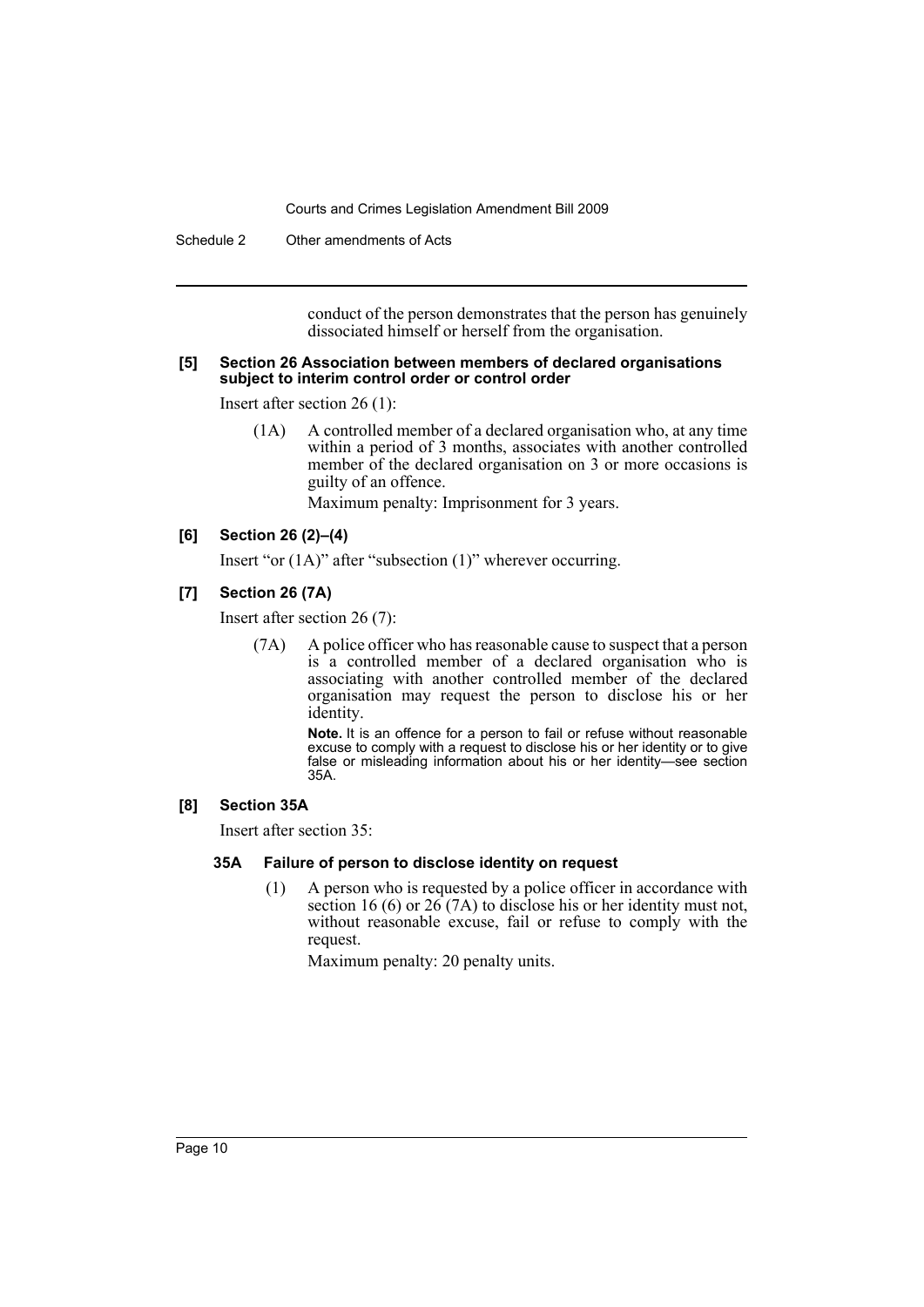Other amendments of Acts **Schedule 2** and 3 and 3 and 3 and 3 and 3 and 3 and 3 and 3 and 3 and 3 and 3 and 3 and 3 and 3 and 3 and 3 and 3 and 3 and 3 and 3 and 3 and 3 and 3 and 3 and 3 and 3 and 3 and 3 and 3 and 3 and

- (2) A person must not, without reasonable excuse, in response to a request made by a police officer in accordance with a provision referred to in subsection (1):
	- (a) give a name that is false in a material particular, or
	- (b) give an address other than the person's full and correct address.

Maximum penalty: 20 penalty units.

**Note.** Section 201 of the *Law Enforcement (Powers and Responsibilities) Act 2002* sets out safeguards in relation to such a request.

#### **[9] Section 36 Proceedings for offences**

Insert "or an offence under section 26 (1A)" after "order)" in section 36 (2).

# **2.9 Criminal Procedure Act 1986 No 209**

## **Section 245 Summary jurisdiction of Supreme Court**

Insert after the note at the end of section 245 (2):

(3) Despite subsection (2), the Industrial Registrar within the meaning of the *Industrial Relations Act 1996* may, subject to the rules, make an order under section 246 with respect to an offence that may be dealt with by the President or a judicial member of the Industrial Relations Commission under this Part.

## **2.10 Evidence (Audio and Audio Visual Links) Act 1998 No 105**

#### **[1] Section 5BAA Taking evidence of government agency witnesses from outside courtroom or place where court is sitting—proceedings generally**

Omit "police officer" wherever occurring from paragraph (b) of the definition of *government agency witness* in section 5BAA (5).

Insert instead "member of the NSW Police Force".

#### **[2] Schedule 1 Savings, transitional and other provisions**

Insert after clause 1:

#### **2 Evidence of government agency witnesses**

Section 5BAA, as amended by the *Courts and Crimes Legislation Amendment Act 2009*, does not apply to proceedings commenced before the commencement of that amendment.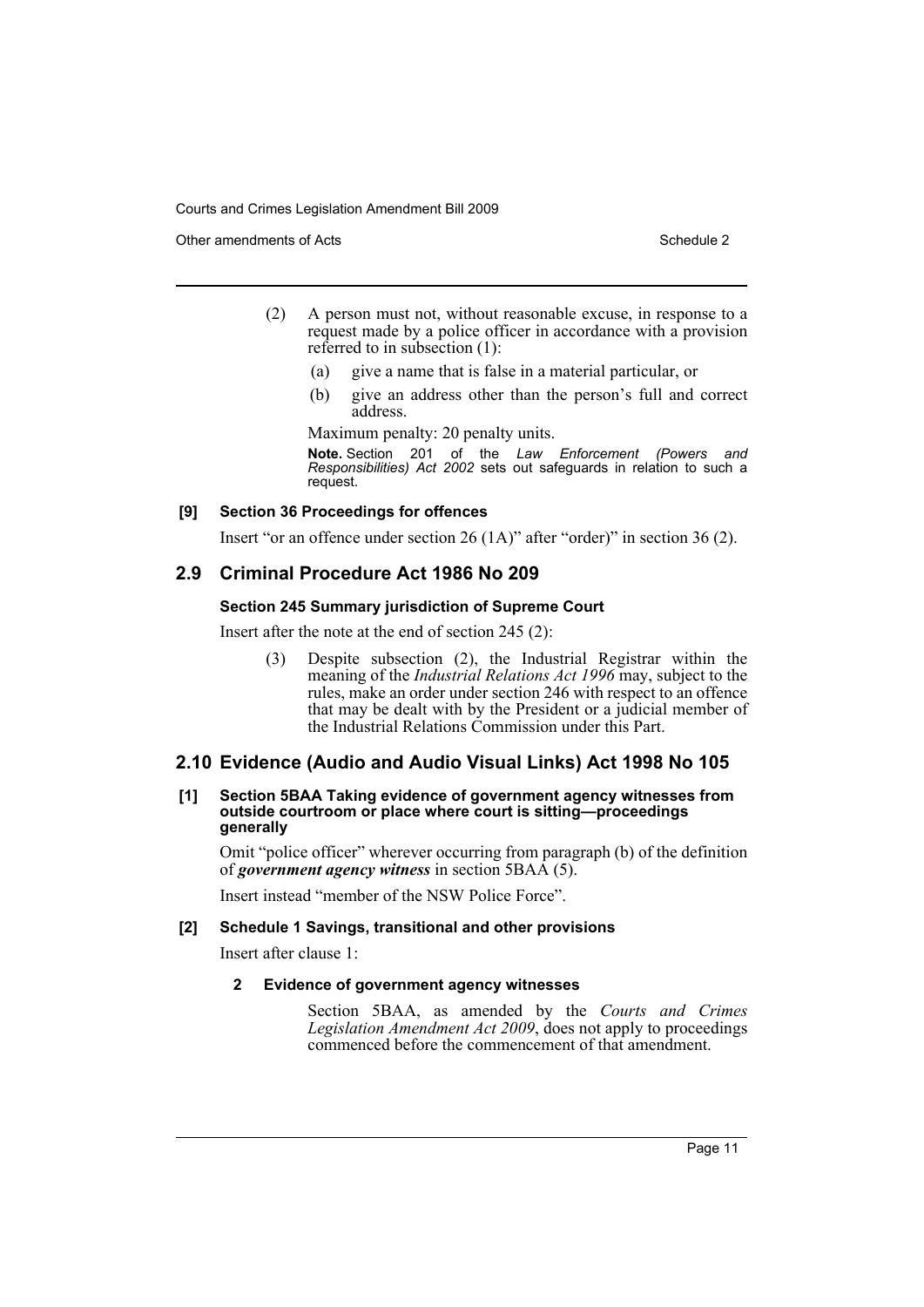Schedule 2 Other amendments of Acts

# **2.11 Industrial Relations Act 1996 No 17**

#### **Sections 185A–185C**

Insert after section 185:

#### **185A Practice notes**

- (1) Subject to rules of the Commission, the President may issue practice notes with respect to any matter for which rules may be made.
- (2) A practice note must be published in the Gazette.
- (3) Sections 40 and 41 of the *Interpretation Act 1987* apply to a practice note in the same way as they apply to a statutory rule.

#### **185B Commission may dispense with rules in particular cases**

In relation to particular civil proceedings, the Commission may, by order, dispense with any requirement of rules of the Commission if satisfied that it is appropriate to do so in the circumstances of the case.

#### **185C Commission may give directions in circumstances not covered by rules**

- (1) In relation to particular proceedings, the Commission may give directions with respect to any aspect of practice or procedure not provided for by or under this Act, the *Criminal Procedure Act 1986*, the *Civil Procedure Act 2005* or any other Act.
- (2) Anything done in accordance with such a direction (including the commencing of proceedings and the taking of any step in proceedings) is taken to have been validly done.

## **2.12 Law Enforcement (Powers and Responsibilities) Act 2002 No 103**

#### **[1] Section 46 Interpretation**

Omit the definition of *authorised officer* from section 46 (1).

#### **[2] Section 47 Power to apply for search warrants**

Omit "who proposes to enter and search premises covertly may apply to an eligible issuing officer for the issue of a covert search warrant" from section 47 (3).

Insert instead "may apply to an eligible issuing officer for a covert search warrant to authorise the covert entry and search of premises".